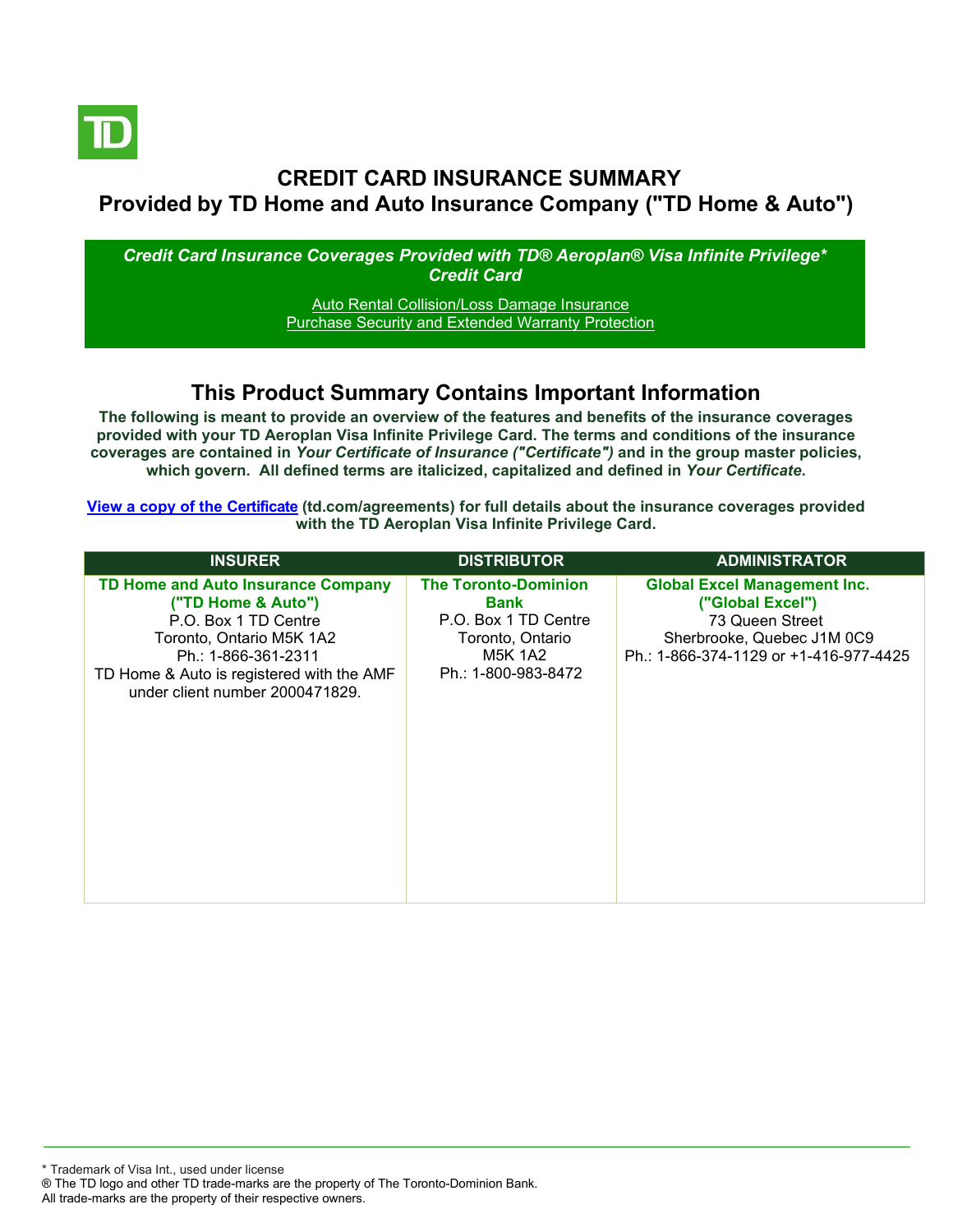# **General Information You Need to Know**

The following is applicable to **all insurance coverages** provided with the TD Aeroplan Visa Infinite Privilege Card, unless otherwise specified*:*



**Complaint Handling:** For information about our complaint processing policy and where a complaint may be filed, please visit our Customer Service & Problem Resolution page at: **<https://www.tdinsurance.com/customer-service/problem-resolution>**.



**Misrepresentation:** *You* must be accurate and complete in *Your* dealings with the *Insurer* at all times. The *Insurer* will not pay a claim if *You*, any person insured under *Your Certificate* or anyone acting on *Your* behalf makes a misrepresentation, attempts to deceive or mislead the *Insurer*, or makes a fraudulent, false or exaggerated statement or claim.



**Cancellation:** Insurance coverages are considered canceled on the date the credit card account is closed. If, at any time, *You* don't want these insurance coverages, *You* can decide not to use them or contact *Your* credit card provider to apply for a different credit card with alternative insurance coverages.



**Cost:** Your TD Aeroplan Visa Infinite Privilege Card has an annual fee charged by your credit card provider. No additional fee will be charged for the insurance coverages provided with the TD Aeroplan Visa Infinite Privilege Card.



**Claims:** *You* must report *Your* claim to *Our Administrator* by calling 1-866-374-1129 no later than the following time limits after the date the covered event(s) occurred:

- **Auto Rental Collision/Loss Damage Insurance** 
	- o 48 hours; refer to section 4 "Description of Insurance Coverage" for full details.
- **Purchase Security and Extended Warranty Protection** 
	- o 45 days; refer to section 4 "Policy Limits" for full details.

Once *We* have approved the claim, *We* will notify *You* and payment will be made within 60 days. If the claim has been denied, *We* will inform *You* of the claim denial reasons within 60 days. *You* can appeal the decision by submitting new information to *Our Administrator*. For complete details, please see the applicable claims section (as listed above) in *Your Certificate.*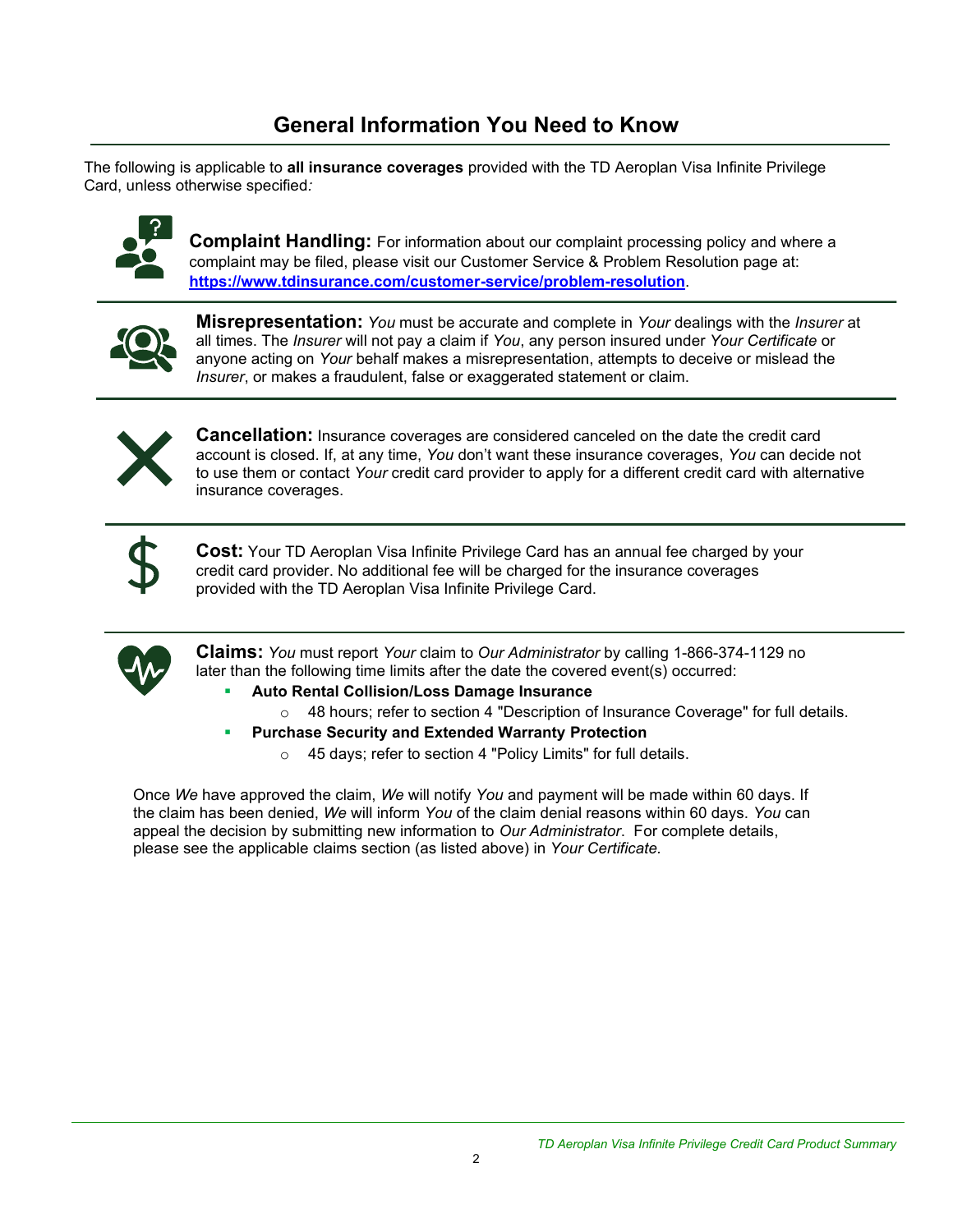# **General Information You Need to Know**

KKK

| Eligibility:                                             |                                                                                                                                                    |                                                                                                                                                                                                                                                                                                                            |
|----------------------------------------------------------|----------------------------------------------------------------------------------------------------------------------------------------------------|----------------------------------------------------------------------------------------------------------------------------------------------------------------------------------------------------------------------------------------------------------------------------------------------------------------------------|
| <b>Benefit</b>                                           | Who is Eligible                                                                                                                                    | <b>Additional Eligibility Requirements</b>                                                                                                                                                                                                                                                                                 |
| <b>Auto Rental Collision/Loss</b><br>Damage Insurance    | <b>Primary Cardholder or</b><br>Additional Cardholder who<br>presents themself in person at<br>the Rental Agency and signs<br>the rental contract. | The Cardholder must decline<br>٠<br>the Rental Agency's CDW or<br>its equivalent<br>The Cardholder takes<br>٠<br>possession of the rental<br>vehicle and complies with the<br>terms of the rental vehicle<br>policy<br>The Cardholder must be a<br>٠<br>resident of Canada<br>The credit card must be in<br>good standing. |
| <b>Purchase Security and</b><br><b>Extended Warranty</b> | <b>Primary Cardholder</b><br><b>Additional Cardholder</b>                                                                                          | Purchase(s) made by the<br>ш<br>Account Holder(s)<br>(Exclusions Apply).<br>The credit card must be in<br>good standing; and<br>The <i>Insured Person</i> must be<br>п<br>a resident of Canada.                                                                                                                            |

**Note:** For full details, please see the "Eligibility" section and/or the definition of "*Insured Person*" in each *Certificate*.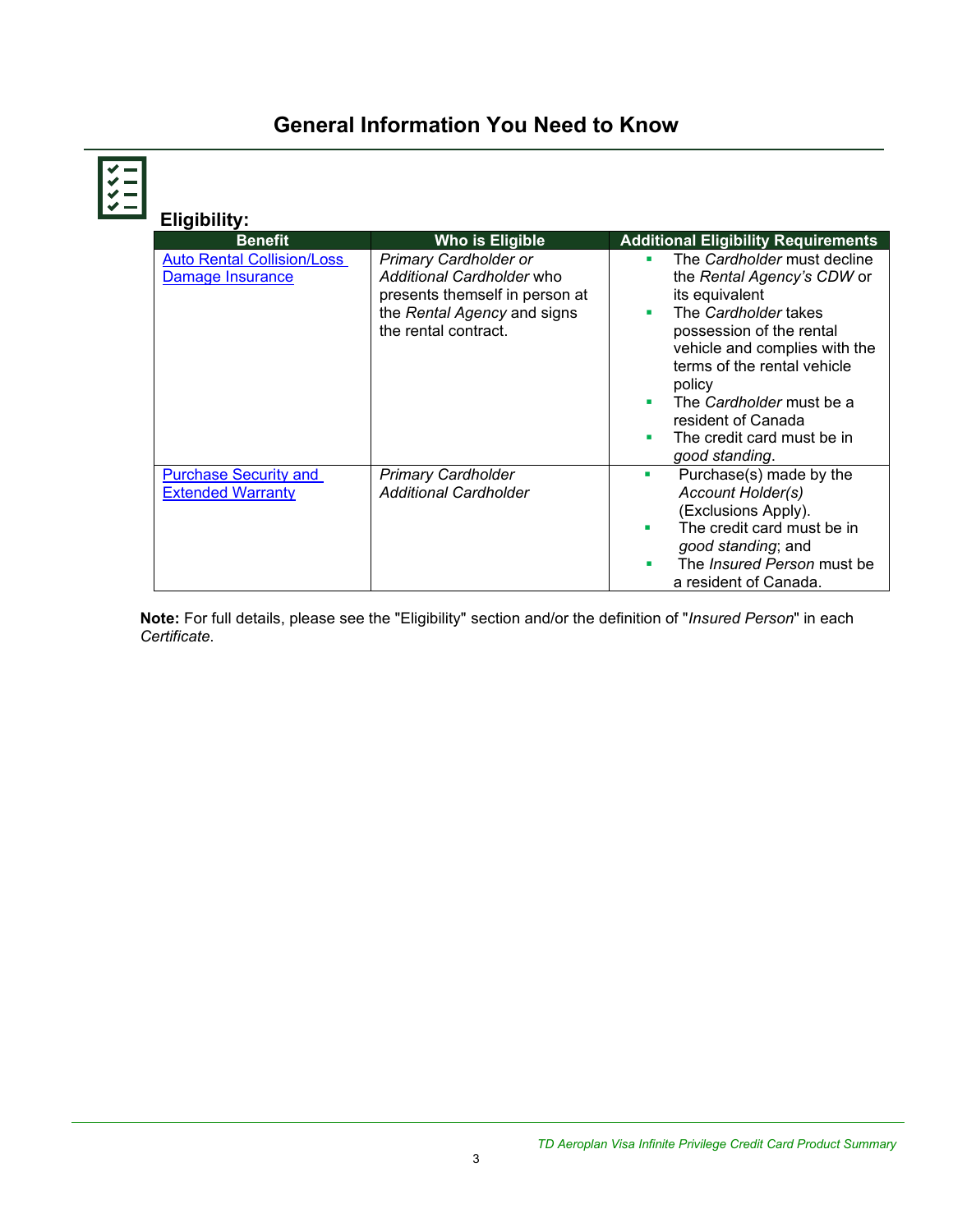<span id="page-3-0"></span>

# **Auto Rental Collision/Loss Damage Insurance**

*Issued by TD Home & Auto under Group Policy Number TDV092010 (the "Policy") to The Toronto-Dominion Bank (the "Policyholder"). Global Excel provides Claims and Assistance services under the Group Policy.*

## **What is included in this coverage?**

Auto Rental Collision/Loss Damage Insurance provides replacement and/or repair coverage for a rental vehicle.

## **What are the benefits?**

| <b>Benefit</b>           | <b>Maximum Benefit Pavable</b>                                               |
|--------------------------|------------------------------------------------------------------------------|
| <b>Rental Collision/</b> | Coverage for up to 48 consecutive days for loss, damage or theft of          |
| <b>Loss Damage</b>       | an eligible rental vehicle (MSRP of rental vehicle cannot exceed<br>\$85,000 |

**Note:** The rental agency's Collision Damage Waiver must be declined and the full cost of the rental vehicle must be paid for using your TD Credit Card.

## **What are the limitations and exclusions?**

This insurance contains limitations and exclusions. For example, the following vehicles will not be covered:

- Van/cargo vans
- **■** Truck/pickup truck
- Off road vehicle
- Motorcycle
- Exotic vehicles (e.g. Aston Martin, Lotus, etc.)
- Antique vehicles

Additionally, coverage will not be provided for a loss arising from:

- **Third Party Liability**
- Personal Injury
- **•** Driving the rental vehicle while intoxicated
- Dishonest, fraudulent, or criminal act being committed by the *Insured person*
- Wear and tear of the rental vehicle
- **•** Operation of the rental vehicle in violation of the terms of the rental agreement

For complete details, please see section 5 "Limitations and Exclusions" in *Your Certificate.*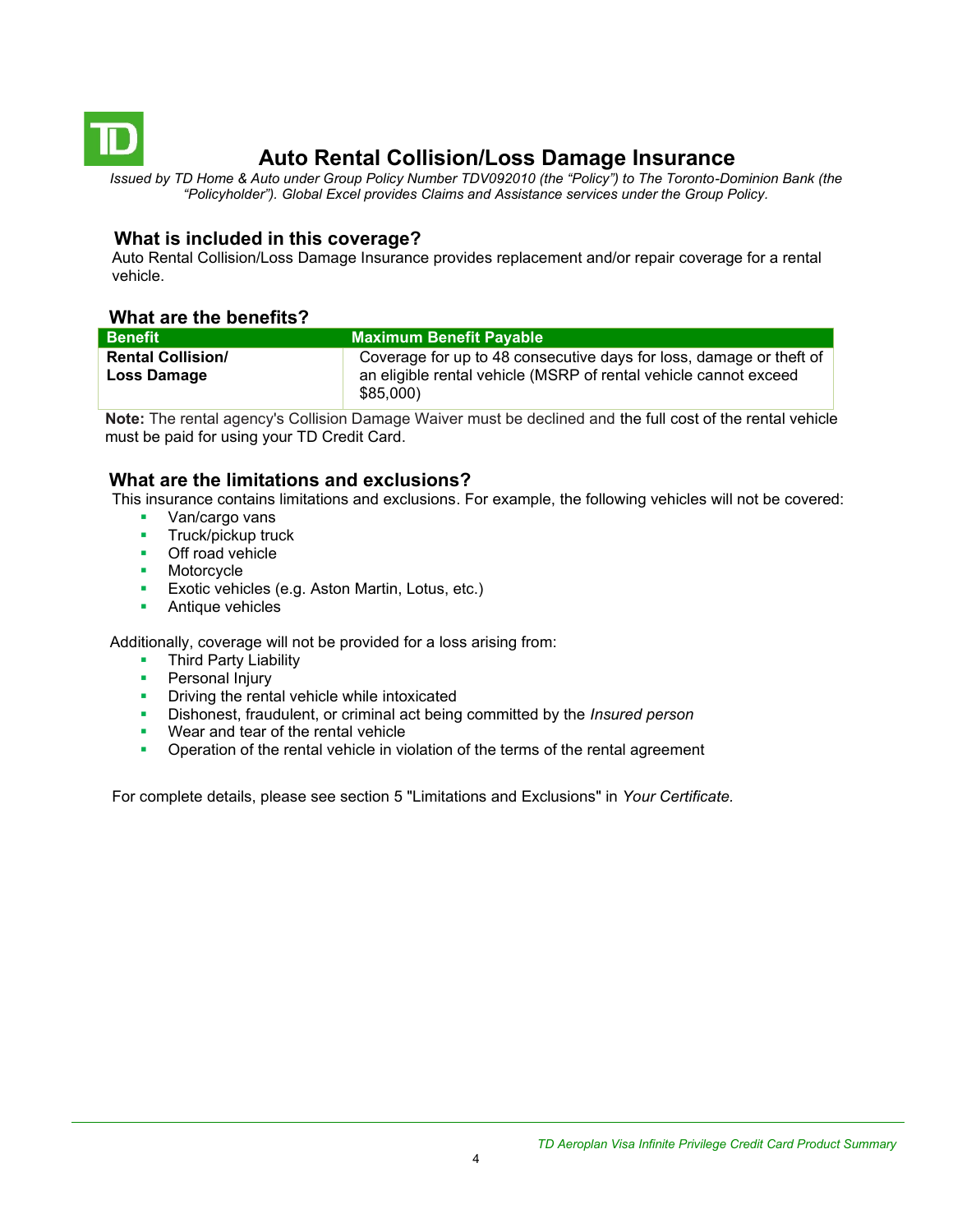<span id="page-4-0"></span>

## **Purchase Security and Extended Warranty Protection**

*Issued by TD Home & Auto under Group Policy Number TDVP112008 (the "Policy") to The Toronto-Dominion Bank (the "Policyholder"). Global Excel provides Claims and Assistance services under the Group Policy*

## **What is included in this coverage?**

**Purchase Security** provides coverage for *Insured Items* purchased with the TD Aeroplan Visa Infinite Privilege Card for one hundred and twenty (120) days from the purchase date, except as excluded under the *Certificate*, in excess of other applicable insurance. If the item is lost, stolen or damaged, it will be replaced or repaired, or the *Account Holder* will be reimbursed for the *Purchase Price*.

**Extended Warranty Protection** provides extended warranty coverage for *Insured Items.* Coverage will commence immediately following the expiry of the applicable *Manufacturer's Warranty* for an additional period equal to two (2) times the period of the *Manufacturer's Warranty* coverage or two (2) years, whichever is the lesser on eligible items purchased with the TD Aeroplan Visa Infinite Privilege Card as long as there is a *Manufacturer's Warranty* valid in Canada (automatic coverage is limited to warranties five years or less.) *Manufacturer's Warranties* greater than five (5) years are covered if registered with *Our Administrator* within the first year after purchase of the item.

## **What are the benefits?**

| <b>Benefit</b>                     | <b>Maximum Benefit Payable</b>                                                                                                                                                                                                   |  |
|------------------------------------|----------------------------------------------------------------------------------------------------------------------------------------------------------------------------------------------------------------------------------|--|
| <b>Purchase</b><br><b>Security</b> | Coverage for eligible new items You purchase with your TD Credit Card, should<br>they be stolen or damaged within 120 days of purchase.                                                                                          |  |
| <b>Extended Warranty</b>           | Coverage for eligible new items You purchase with your TD Credit Card. If the<br>item comes with a Manufacturer's Warranty valid in Canada, you may be entitled<br>to double the warranty period for up to 24 additional months. |  |

**Note**: There is a maximum aggregate lifetime benefit per *Account Holder* of \$60,000 of all TD Credit Cards of the *Account Holder*.

## **What are the limitations and exclusions?**

## **Purchase Security:**

This insurance contains limitations and exclusions. For example, the following items are excluded:

- Cash or its equivalent
- Art objects
- Perishable items
- Automobiles, motorboats, aircraft, etc.

Additionally, loss or damage resulting from the following examples of peril will be excluded:

- Abuse or fraud
- Flood or earthquake
- War/hostilities
- Normal wear and tear

### **Extended Warranty:**

This insurance contains limitations and exclusions, which are in addition to those set out within the *Manufacturer's Warranty*. For example, the following exclusions may apply:

- Wear and tear or gradual reduction in operating performance
- **EXECUTE:** Automobiles, motorboats, aircraft etc.
- **•** Willful acts or omissions and improper installation
- Used or pre-owned demos

For complete details, please see the "Exclusions" (Section 5), "General Conditions" (Section 8), and "Policy Limits" (Section 4) sections in *Your Certificate.*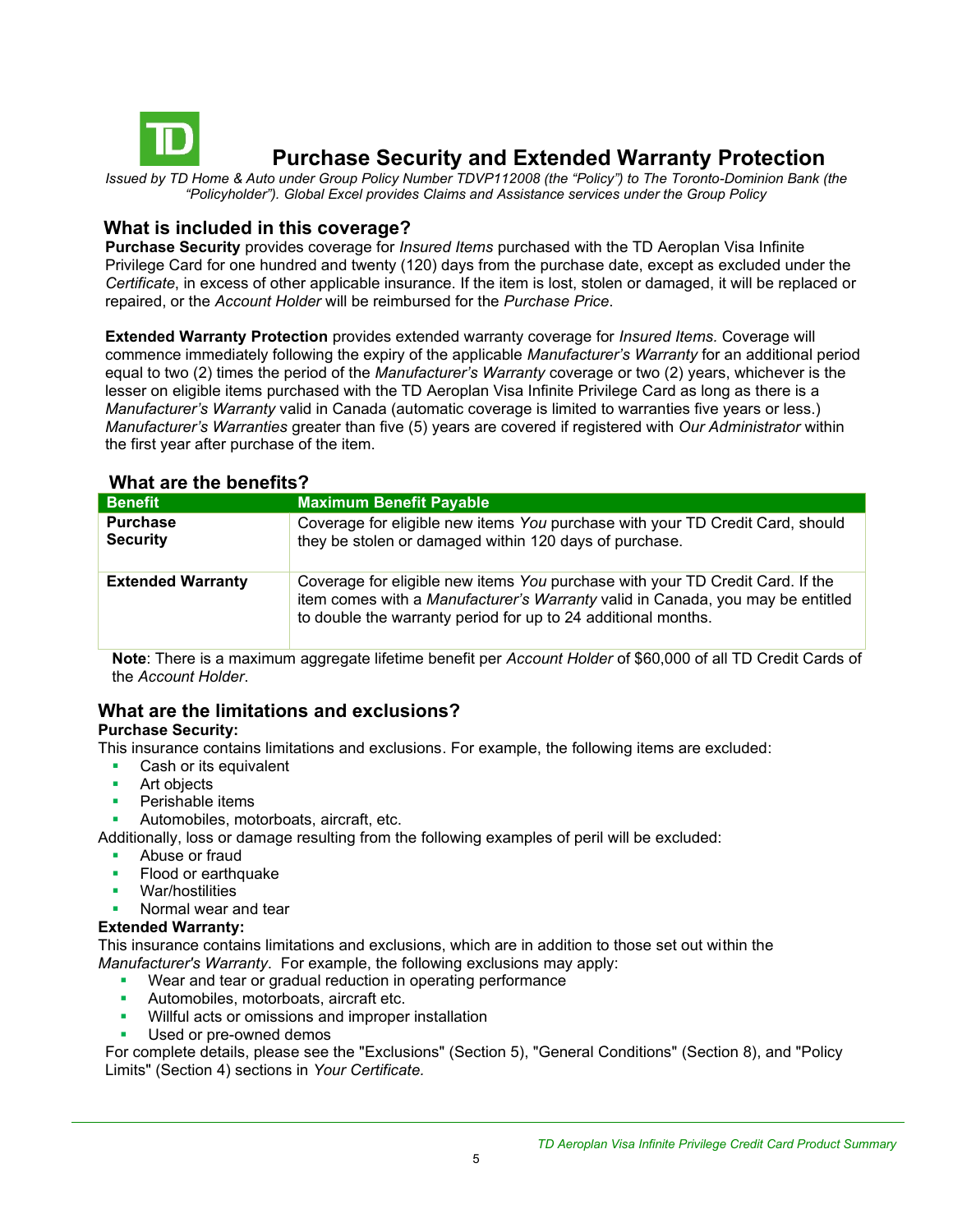

# <span id="page-5-0"></span>**CREDIT CARD INSURANCE SUMMARY Provided by American Bankers Insurance Company of Florida**



*Insurance Coverages provided with TD® Aeroplan® Visa Infinite Privilege\* Credit Card*

> *[Mobile Device Insurance](#page-5-0) [Hotel/Motel](#page-5-0) Burglary Insurance*

## **This Summary Contains Important Information**

**The Summary within is meant to provide an overview of the features and benefits of the insurance coverages ("Coverage") provided with your TD Aeroplan Visa Infinite Privilege Card.**

| <b>INSURER</b>                                                                                                                                                                            | <b>POLICYHOLDER / DISTRIBUTOR</b>                                                             |
|-------------------------------------------------------------------------------------------------------------------------------------------------------------------------------------------|-----------------------------------------------------------------------------------------------|
| ASSURANT <sup>®</sup><br>American Bankers Insurance Company of Florida*<br>*Carries on business in Canada under the trade name<br>Assurant <sup>®†</sup><br>5000 Yonge Street, Suite 2000 | <b>The Toronto-Dominion Bank</b><br>P.O. Box 1 TD<br><b>Centre</b><br><b>Toronto, Ontario</b> |
| <b>Toronto, Ontario M2N 7E9</b><br>Phone: 1-800-859-0694                                                                                                                                  | <b>M5K 1A2</b>                                                                                |
| Client number of the insurer with the Autorité des marchés<br>financiers: 2000979997<br>Website of the Autorité des marchés financiers:<br>lautorite.gc.ca                                |                                                                                               |

### **Who qualifies for this Coverage?**

The primary cardholder of a TD Aeroplan Visa Infinite Privilege Card who is a natural person residing in Canada.

### **Who is insured under this Coverage?**

Cardholder ("you" and "your"): Primary cardholder and any additional cardholder who is also a natural person residing in Canada and to whom a TD Aeroplan Visa Infinite Privilege Card has been issued at the authorization of the primary cardholder.

In addition, for **Hotel/Motel Burglary Insurance:** When travelling with the cardholder, the spouse, dependent children, and parents residing with the cardholder are also insured.

### **What is the cost of this Coverage?**

Your TD Aeroplan Visa Infinite Privilege Card has an annual fee charged by your credit card provider. No additional fee will be charged for the insurance coverages provided with the TD Aeroplan Visa Infinite Privilege Card.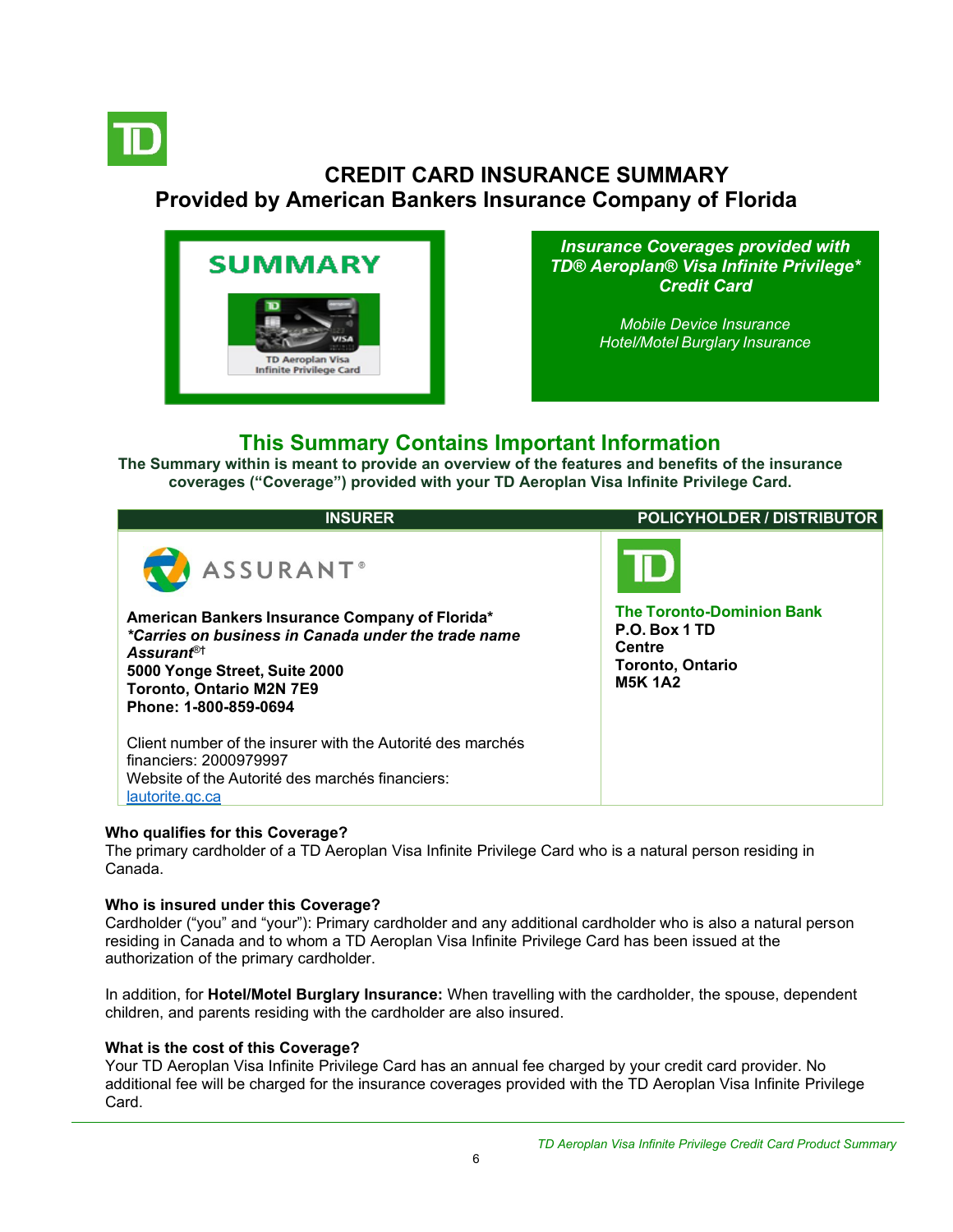## **What is this Coverage?**

This Coverage is a group insurance product covering losses arising from sudden and unforeseeable events (please see the certificates of insurance for full details):

|                                                                                             | <b>Eligibility</b>                                                                                                                                                                                                                                                                                                                                                                                                                                                                                                                                                                                                                                                                                                                         | Benefits**                                                                                                                                                                                                                                 | <b>Exclusions/Limitations</b>                                                                                                                                                                                                                                                                                                                                                  |
|---------------------------------------------------------------------------------------------|--------------------------------------------------------------------------------------------------------------------------------------------------------------------------------------------------------------------------------------------------------------------------------------------------------------------------------------------------------------------------------------------------------------------------------------------------------------------------------------------------------------------------------------------------------------------------------------------------------------------------------------------------------------------------------------------------------------------------------------------|--------------------------------------------------------------------------------------------------------------------------------------------------------------------------------------------------------------------------------------------|--------------------------------------------------------------------------------------------------------------------------------------------------------------------------------------------------------------------------------------------------------------------------------------------------------------------------------------------------------------------------------|
| <b>Mobile</b><br><b>Device</b><br><b>Insurance</b>                                          | When you purchase an eligible mobile device Reimbursement<br>anywhere in the world, you must:<br>(1) charge to your TD Aeroplan Visa Infinite<br>Privilege Card:<br>• at least 75% of the total cost of the<br>mobile device;<br>• any up-front costs and all monthly wireless<br>bill payments if funding a portion of the<br>total cost through a wireless plan; or<br>all monthly wireless bill payments if<br>funding the total cost through a wireless<br>plan; and<br>(2) during the coverage period:<br>(a) your mobile device is lost, stolen or<br>suffers mechanical breakdown or<br>accidental damage;<br>(b) you obtain the insurer's approval prior<br>to proceeding with any repair<br>services or replacement of the mobile | of lesser of:<br>(1) the repair cost<br>of the mobile<br>device; or<br>$(2)$ the<br>replacement<br>cost.<br>not exceeding the<br>depreciated value<br>of your mobile<br>device less the<br>applicable<br>deductible<br>Maximum:<br>\$1,500 | It does not cover:<br>• accessories<br>• batteries<br>· mobile devices<br>purchased for<br>resale, professional<br>or commercial use<br>Limit on number of<br>claims:<br>• 1 claim in any 12<br>consecutive<br>month period<br>• 2 claims in any<br>48 consecutive<br>month period<br>No benefits if you<br>notify insurer after the<br>mobile device is fixed<br>or replaced. |
| <b>Hotel/Motel</b><br><b>Burglary</b><br><b>Insurance</b><br>(in Canada<br>and USA<br>only) | device.<br>When you make a reservation in a<br>hotel/motel, you must:<br>(1) charge at least 75% of total cost of the<br>hotel/motel room to your TD Aeroplan<br>Visa Infinite Privilege Card and/or use<br>your Aeroplan Points; and<br>(2)<br>during the coverage period:<br>(a) the personal property of an insured<br>person is stolen from a hotel/motel<br>room where there is evidence of<br>forceful entry;<br>(b) the police or authorities having<br>jurisdiction are notified<br>immediately.                                                                                                                                                                                                                                   | Reimbursement<br>cost of most items<br>of personal<br>property<br>Maximum:<br>\$2,500 per<br>occurrence for all<br>insured persons                                                                                                         | It does not cover:<br>• theft occurring in<br>a privately-owned<br>residence offered<br>for rental though<br>an online service<br>items such as<br>cash, travellers<br>cheques, tickets<br>or any other<br>documents.                                                                                                                                                          |

*\*\*Benefits are in excess of all other applicable valid insurance, indemnity, warranty, protection and any other reimbursement plans under which you are covered.*

### **How can I submit a claim?**

Immediately after a loss or an occurrence, which may lead to a covered claim under the Coverage, notify the insurer. You will then be sent a claim form.

Benefits will be paid upon receipt of full written proof of loss, provided notice of loss is given no later than 90 days from the date of loss and full proof of loss is delivered no later than one year after the date of loss. If your claim is denied, you have three years to go to court.